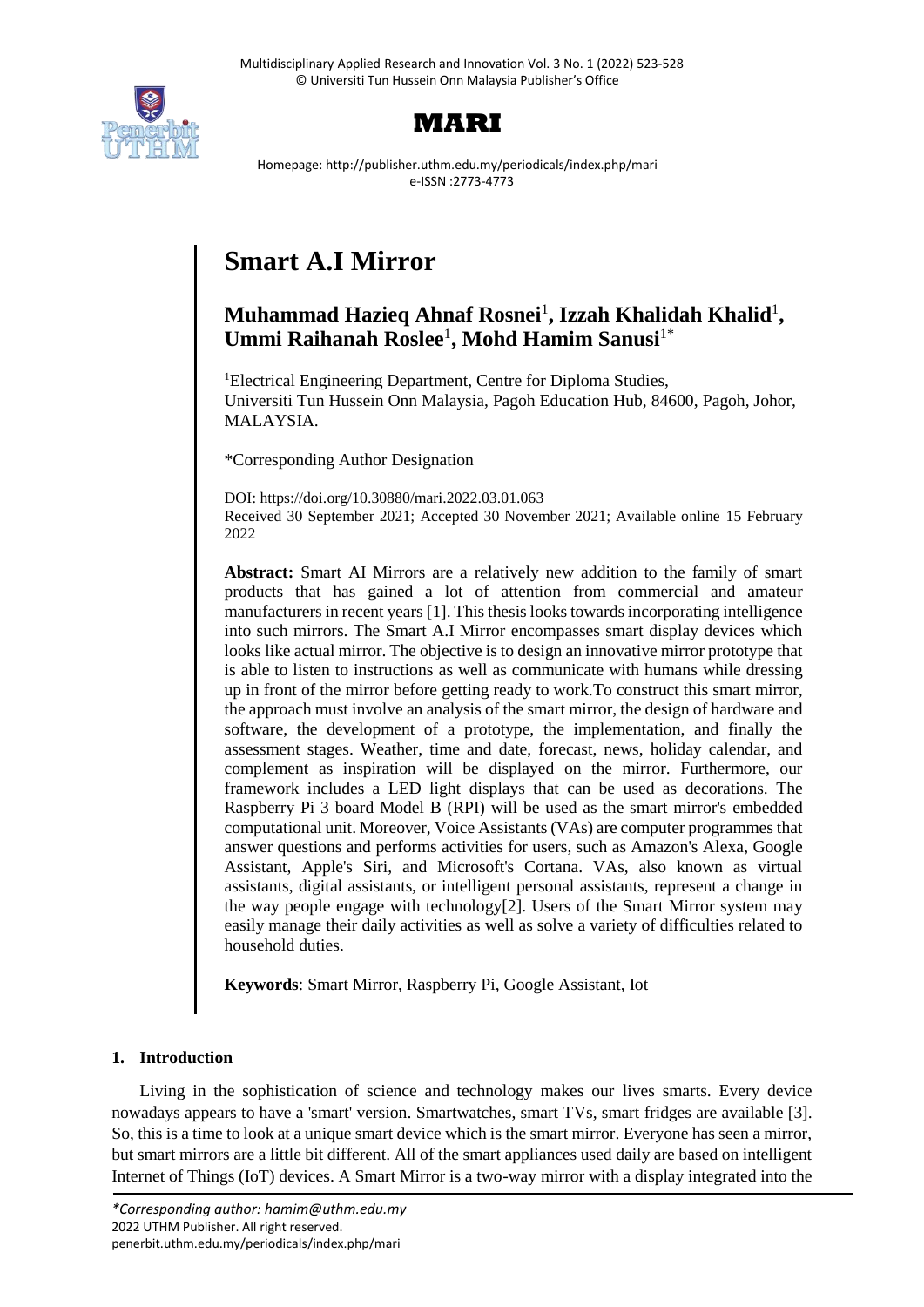glass. The smart mirror will display some of what users want, including times, weather reports, news feeds, appointments and more [4]. This project is to add a unique element of innovation to conventional mirrors, which are widely used in every home. The project wants to incorporate the Internet of Things aspect into a standard mirror. So, a smart mirror prototype may be created using this concept. The main focus of this research is to provide convenience to users when using the mirror in the room while getting ready or relaxing without having to open a smartphone or other device and speed up daily activities.

Every day, an individual will spend time getting ready in front of the mirror and of course, it takes a long time. However, other than spending time getting ready in front of the mirror, users can access or receive any important information without missing it. Therefore, Artificial Intelligence or also known as A.I are used to conveying important information such as date, weather conditions, time and so on [5]. The objective of this project is to build an innovative mirror prototype that can listen to instructions as well as communicate with humans so that instructions can be given. It can also give cheerfulness, beauty and elegance of colored lighting to the room using LED lighting. The project will also add mirror functionality in a more interesting and useful direction by using Google Assistant, users can interact directly with the mirror for any instructions to be given.

# **2. Materials and Methods**

This section will describe all the necessary information that is required to obtain the results of the study.

# 2.1 Hardware Development

For development of the final working hardware, it will discuss in this sub topic. The main hardware components are shown in Table 1.

| No. | <b>Materials</b>             | <b>Function</b>                                              |  |  |  |  |
|-----|------------------------------|--------------------------------------------------------------|--|--|--|--|
| 1.  | Raspberry Pi 3 board Model B | We used Raspberry Pi to access the internet, to embed the    |  |  |  |  |
|     |                              | coding at the terminal in Raspberry Pi OS and connect all    |  |  |  |  |
|     |                              | the output and input such as monitor, speaker and            |  |  |  |  |
|     |                              | microphone.                                                  |  |  |  |  |
| 2.  | Monitor                      | We utilized monitors instead of television since they are    |  |  |  |  |
|     |                              | lighter and less expensive. It is used to display the        |  |  |  |  |
|     |                              | information on the screen.                                   |  |  |  |  |
| 3.  | Microphone                   | A microphone is necessary to receive input or commands       |  |  |  |  |
|     |                              | from the user to the system, and we picked the microphone    |  |  |  |  |
|     |                              | USB port since it is simpler to detect or receive sound.     |  |  |  |  |
| 4.  | L.E.D light                  | We used LED light to add lighting to the back of the mirror. |  |  |  |  |
|     |                              | User can change the color of it. This LED light enhances     |  |  |  |  |
|     |                              | the beauty of our smart mirror.                              |  |  |  |  |
| 5.  | Speaker                      | Speakers are a transducer that transform electromagnetic     |  |  |  |  |
|     |                              | waves to sound waves. The speakers receive an audio signal   |  |  |  |  |
|     |                              | from a device such as a laptop or another audio receiver.    |  |  |  |  |
|     |                              | The speaker will connect to the Raspberry Pi as a sound      |  |  |  |  |
|     |                              | system to the mirror.                                        |  |  |  |  |
| 6   | Wood frame                   | Wood frame is required to hold the transparent glass. We     |  |  |  |  |
|     |                              | will also screw the monitor to the frame and glue the LED    |  |  |  |  |
|     |                              | light to the outside edge of the frame.                      |  |  |  |  |
| 7.  | Transparent glass            | Glass is completely transparent to visible light. We use     |  |  |  |  |
|     |                              | transparent glass instead of a real face mirror to allow the |  |  |  |  |
|     |                              | monitor to display output.                                   |  |  |  |  |
| 8.  | One-way film                 | By using this film, we will not be able to see the other     |  |  |  |  |
|     |                              | hardware inside the frame and we will see it as a normal     |  |  |  |  |
|     |                              | face mirror while the monitor will display output.           |  |  |  |  |

**Table 1: List of Hardware Component**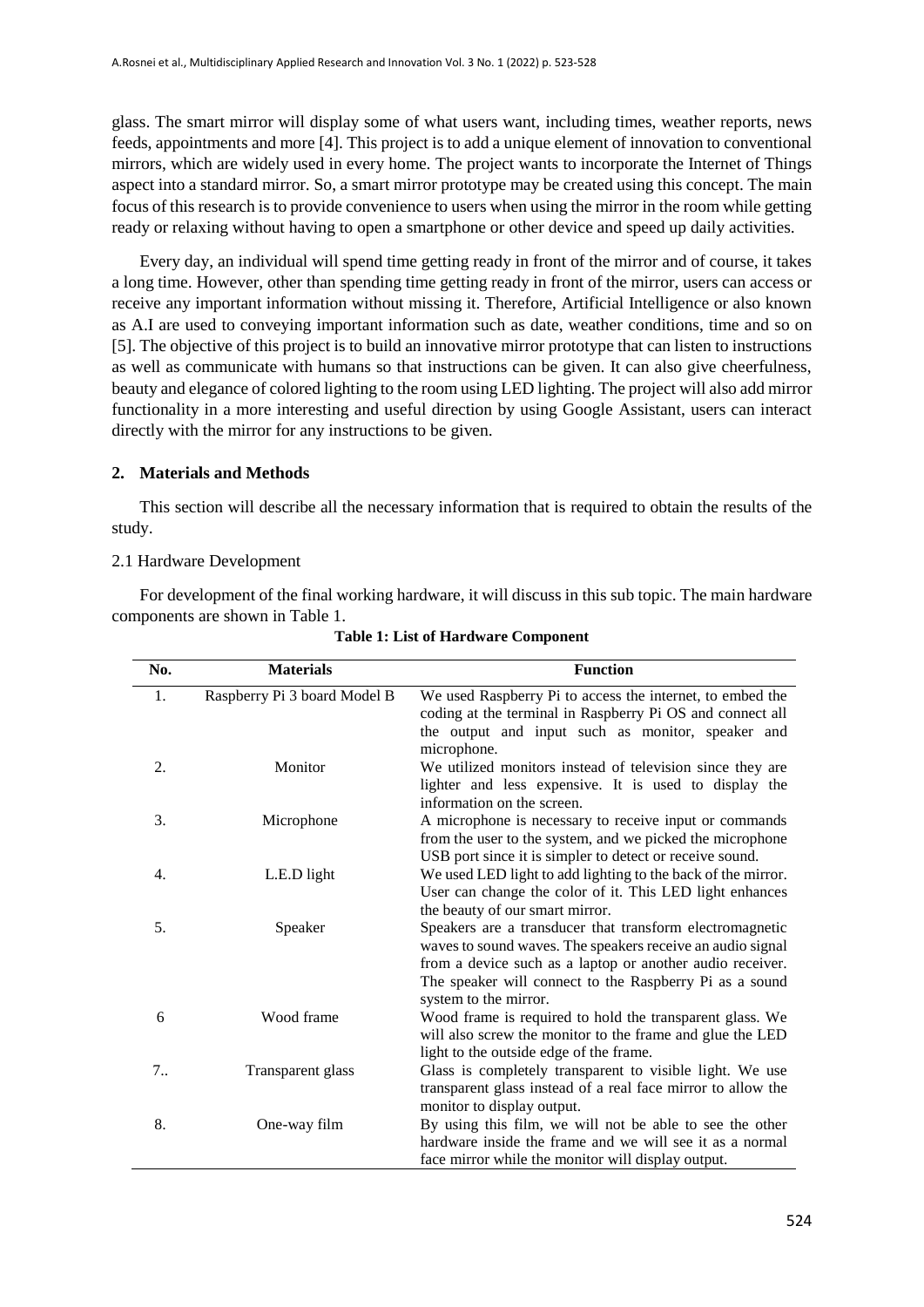# 2.2 Software Development

For development of the final working software development, it will discuss in this sub topic. The main software that we used are are shown in Table 2

| No. | <b>Materials</b> | <b>Function</b>                                                                                                                                                                                       |
|-----|------------------|-------------------------------------------------------------------------------------------------------------------------------------------------------------------------------------------------------|
|     | Raspberry Pi OS  | It is a powerful small gadget that allows individuals to<br>experiment with programming. When we use Raspberry<br>Pi 3 board Model B, we need to run the coding using<br>Raspberry Pi OS.             |
| 2.  | Google Assistant | Google Assistant is a virtual assistant powered by<br>artificial intelligence that is primarily available on<br>mobile and smart home devices. It can provide a<br>response when we interact with it. |

# 2.3 Method

### 2.3.1 Operation of Raspberry Pi 3 board Model B

The Raspberry Pi 3 board Model B is made up of five parts which are a top, a bottom, two sides, and a testing or inspection port. It has four 2 USB 2.0 ports, a stereo output jack, a full-sized HDMI port, a CSI and DSi port for camera and display, a 40 pin GPIO header block and a beefy 2.5A power source limit. It has 1 gigabyte (GB) of RAM and a 1.2 gigahertz (GHz) quad-core processor [6] that makes it suitable for this Smart A.I Mirror project. The main advantages are its tiny size, low cost, and high computing power. The operation of Raspberry Pi 3 board Model B is shown in Figure 1.



**Figure 1: Block Operation of Google Assistant**

#### 2.3.2 Operation of Google Assistant

When the user asks Google Assistant a question or tells it to do something, it will react most helpfully, whether the user wants fast answers, local knowledge, or even a variety of other things. It provides a voice command, speech searches, and voice-activated device control that allowing users to accomplish a variety of activities. It is intended to provide you with conversational encounters [7]. So, when the user interacts with it, it may give a response. The operation of Google Assistant in our Smart Mirror is shown in Figure 2.



**Figure 2: Block Operation of Google Assistant**

### 2.3.3 Circuit Schematic

A circuit schematic representations the circuit's elements and connections. It is used to trace the circuit and its operations. The circuit schematic is the most effective of all diagrams for studying the overall system performance. The connection method of each component hardware is shown as in Figure 3.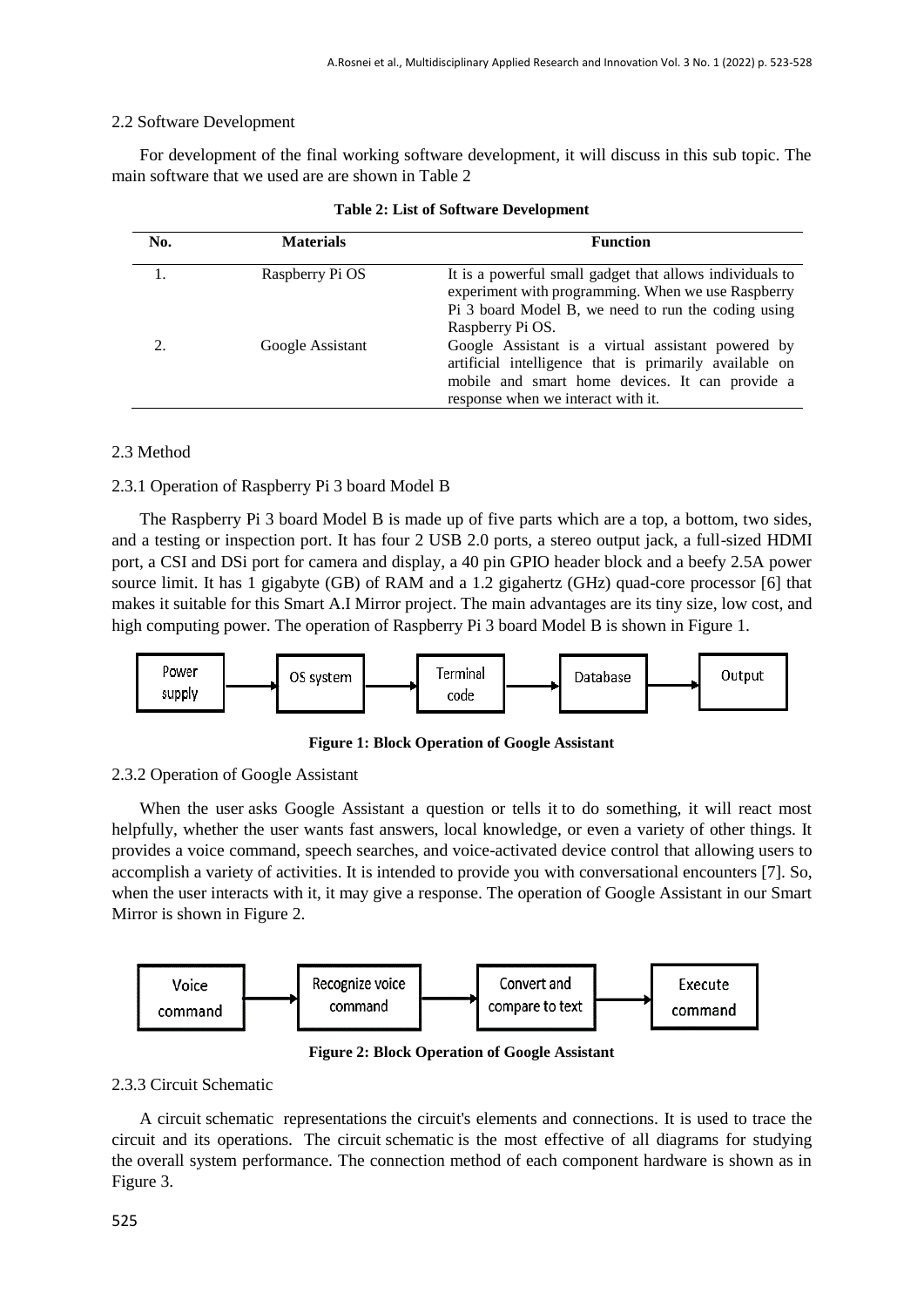

**Figure 3: Circuit Schematic**

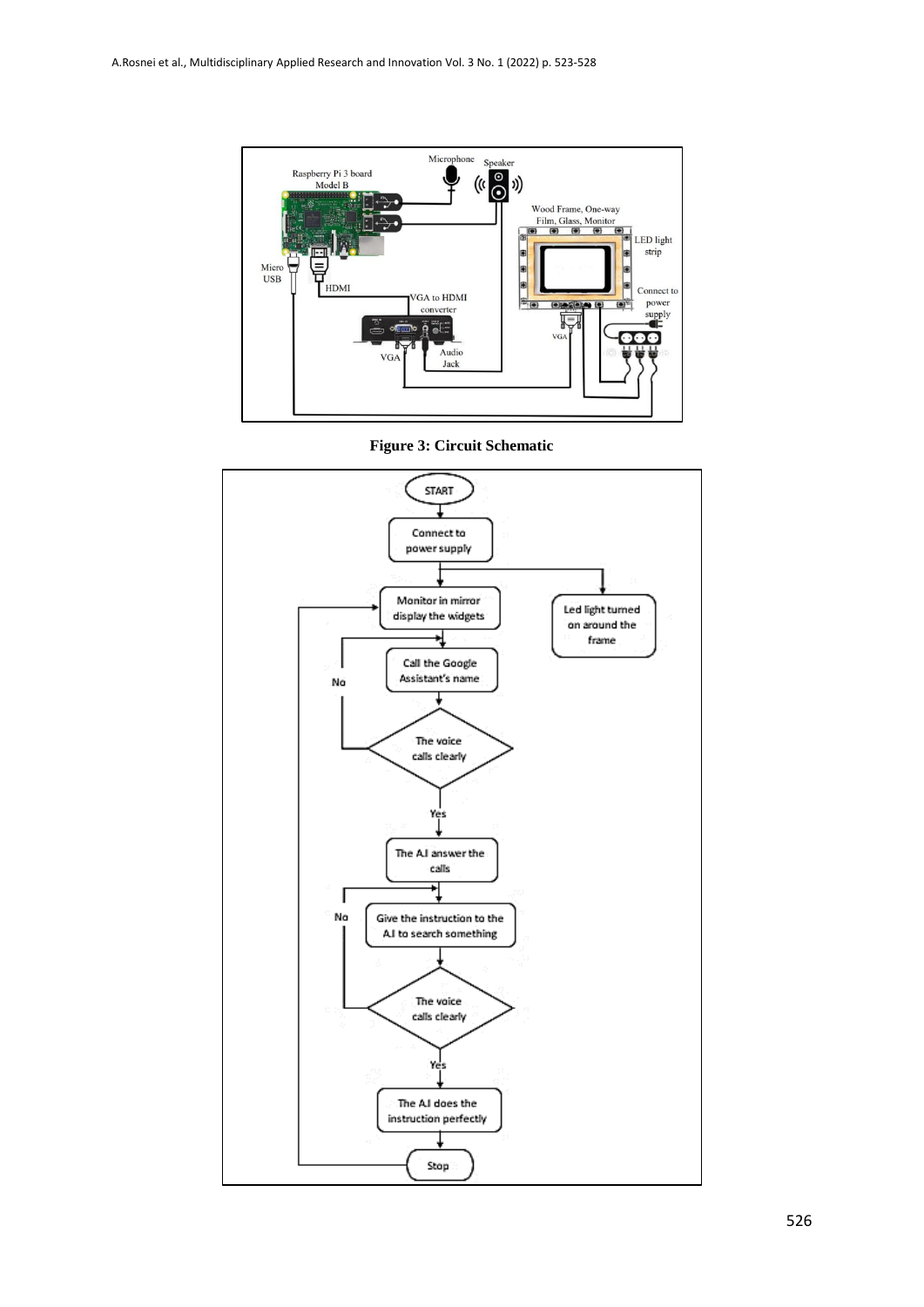#### **Figure 4: Working Principle of Smart A.I Mirror**

#### 2.3.4 Working Principle of Smart Mirror

The steps on how to operate the Smart A.I Mirror is stated in the flowchart shown in Figure 4.

#### **3. Results and Discussion**

The front display of Smart A.I Mirror have shown in Figure 5.

| Monday, June 28, 2021<br>04:5815 |                                            |                                                                                                                                                                                  | JOHNSON, MAY<br>$= 1$ $\frac{1}{2}$ $-25$ 07:02<br>$\circ$ 24.6° |                            |                     |                      |
|----------------------------------|--------------------------------------------|----------------------------------------------------------------------------------------------------------------------------------------------------------------------------------|------------------------------------------------------------------|----------------------------|---------------------|----------------------|
| m                                | <b>PUBLIC HOLIDAYS</b><br>Independence Day | Good morning, handsome!<br>Sunday at 00:00<br>07/05/2021                                                                                                                         |                                                                  |                            | Feels like 24.6°    |                      |
|                                  | Independence Day Holiday<br>Labor Day      | 09/06/2021                                                                                                                                                                       |                                                                  | WEATHER FORECAST JOHOR, MY |                     |                      |
|                                  | Columbus Day                               | 10/11/2021                                                                                                                                                                       | Today                                                            | ¢                          | $32.0^*$            | 23.8''               |
|                                  | Halloween                                  | 10/31/2021                                                                                                                                                                       | Tomorrow                                                         | Ò                          | $27.6^*$            | 22.9''               |
|                                  | Veterano Day                               | 11/11/2021                                                                                                                                                                       | Wed                                                              | b                          | $29.9*$             | $22.7^{\circ}$       |
|                                  | in Thankogiving Day                        |                                                                                                                                                                                  | This                                                             | ò                          | $25.5*$             | $-22.9$ <sup>*</sup> |
|                                  | es Christmas                               |                                                                                                                                                                                  |                                                                  | ó                          | <b>TANK CONTROL</b> |                      |
|                                  |                                            | New York Times, an heat ago                                                                                                                                                      |                                                                  |                            |                     |                      |
|                                  |                                            | Infrastructure Deal Is Back on Track After Biden's Assurances<br>Moderate Republicans said they believed that the \$1.2 (nillion hill, which they suggested they could now begin |                                                                  |                            |                     |                      |

**Figure 5: The display of Smart A.I Mirror**

The creation of this prototype operates on glass installed on a solid wooden frame and plastered with a one-way film intended to make the glass look like an impenetrable mirror from the front and a standard-sized electronic monitor mounted on the back of the mirror. Once connected to the power supply, a Raspberry Pi operated with raspbian operating system embedded with hardcode connected to monitor will show several panels with information on which information will be streamed from the internet as the project is based on the Internet of Things (IoT) and a strip colorful led light will turn on by turning it on using an IR remote control.

Next, the display of several information panels on the monitor is divided into six segments. These divisions are made to make it easier for the user to see each segments without feeling messed. At the top left of the display has time and date for the user to always know the current time and be alert if having any appointment. From the top right has the current temperature and weather for a particular time and the speed of the wind blowing. Below it, have a compliment for the user to feel more energetic and productive when waking up from sleep looking towards the mirror to do his daily work.

In the middle left segment, has a holiday calendar that includes Malaysia and foreign countries that user can use to plan their rest or vacation dates to interesting places regardless of race and religion. Middle right segment has a weather forecast base on place will be set for the next seven days from the latest date for user alert and makes preparation if anything with the weather. The last segment is bottom bar, has useful world news for user to know what is going on outside without missing out on current information.

Moreover, an interesting feature available on the mirror is the mirror is able to find information that the user does not know by calling the name "Jarvis" in front of the mirror clearly. Mirror uses the Google Assistant system to provide help and assistance on questions after the system name is mentioned. The mirror will also emit colorful light by led strip light from the sides of the frame to color and enliven the space.